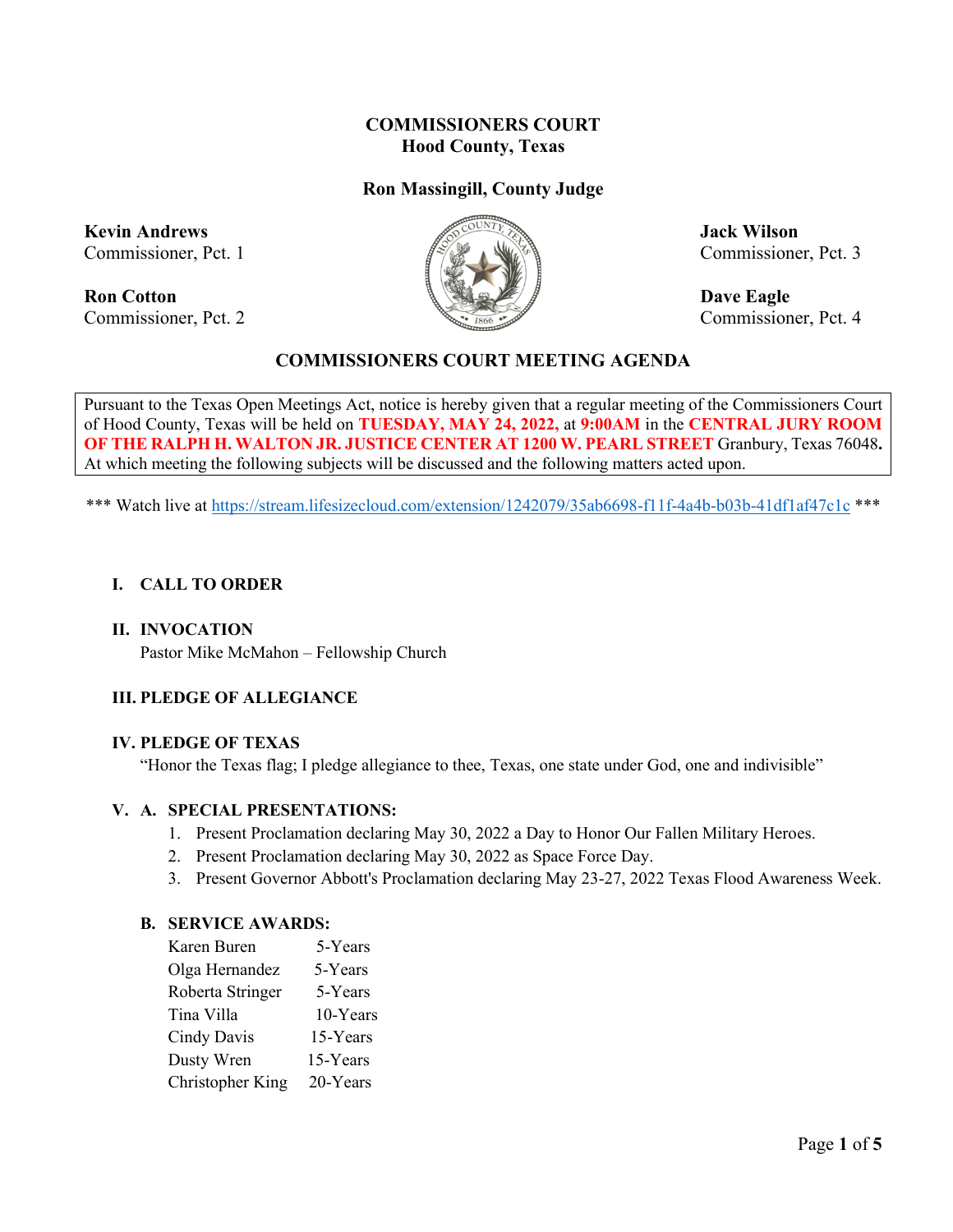#### **VI. A. CITIZENS' COMMENTS PERTAINING TO** *AGENDA ITEMS* **ONLY.**

#### **VII. CONSENT AGENDA**

#### **A. TREASURER:** [Treasurer Reports](https://cohoodtxus-my.sharepoint.com/:b:/g/personal/skiser_co_hood_tx_us/EXi7qfhCky9Jt-LvolILdfgBwifE66zbgN5ejuOkTpcJtA?e=V4hS8b)

- 1. Review and accept payroll 04/25/22 through 05/08/22 paid 05/13/22.
- 2. Treasurer's collateral report First Financial Bank April 2022
- 3. Treasurer's interest income report April 2022
- 4. Treasurer's interest income report Amended March 2022
- 5. Treasurer's monthly report April 2022

#### **B. PERSONNEL CHANGES:**

Approve personnel changes, new hires, and terminations.

#### **C. LINE ITEM TRANSFERS/ BUDGET AMENDMENTS:**

- 1. Consider [line item transfers for the period of May 4, 2022 through May 17, 2022](https://cohoodtxus-my.sharepoint.com/:b:/g/personal/skiser_co_hood_tx_us/EeM7BmE84-NPgO8CfIypCDYBIKiDQWnfPQaJm9996JJ2eA?e=Oovztc) and take appropriate action.
- a. Departmental Line Item Transfers
	- 1. Purchasing: \$100,000.00 a. \$100,000.00 - Increase Fuel b. (\$100,000.00) - Decrease Economic Development Increase budget for anticipated invoices through the remainder of fiscal year 2022.
	- 2. Constable Pct. 2: \$400.00 a. \$400.00 - Increase Vehicle Maintenance b. (\$400.00) - Decrease Supplies Need a new battery and other maintenance for 2017 Chevy.
	- 3. Information Technology: \$15,000.00 a. \$ 15,000.00 - Increase Contract Services b. (\$15,000.00) - Decrease Infrastructure Supplies To cover unanticipated expenses for the rest of the year.
	- 4. Dispatch: \$800.00 a. \$ 800.00 - Increase Contract Supplies b. (\$800.00) - Decrease Supplies Move money to cover shred bill for the rest of the year.
- b. Dedicated/Accounting Line Item Transfers
	- 1. FUND 59 Leased Facilities a. (\$9,000.00) - Increase Transfer from prior fund balance b. \$9,000.00 - Increase Utilities To increase utilities budget for remainder of fiscal year.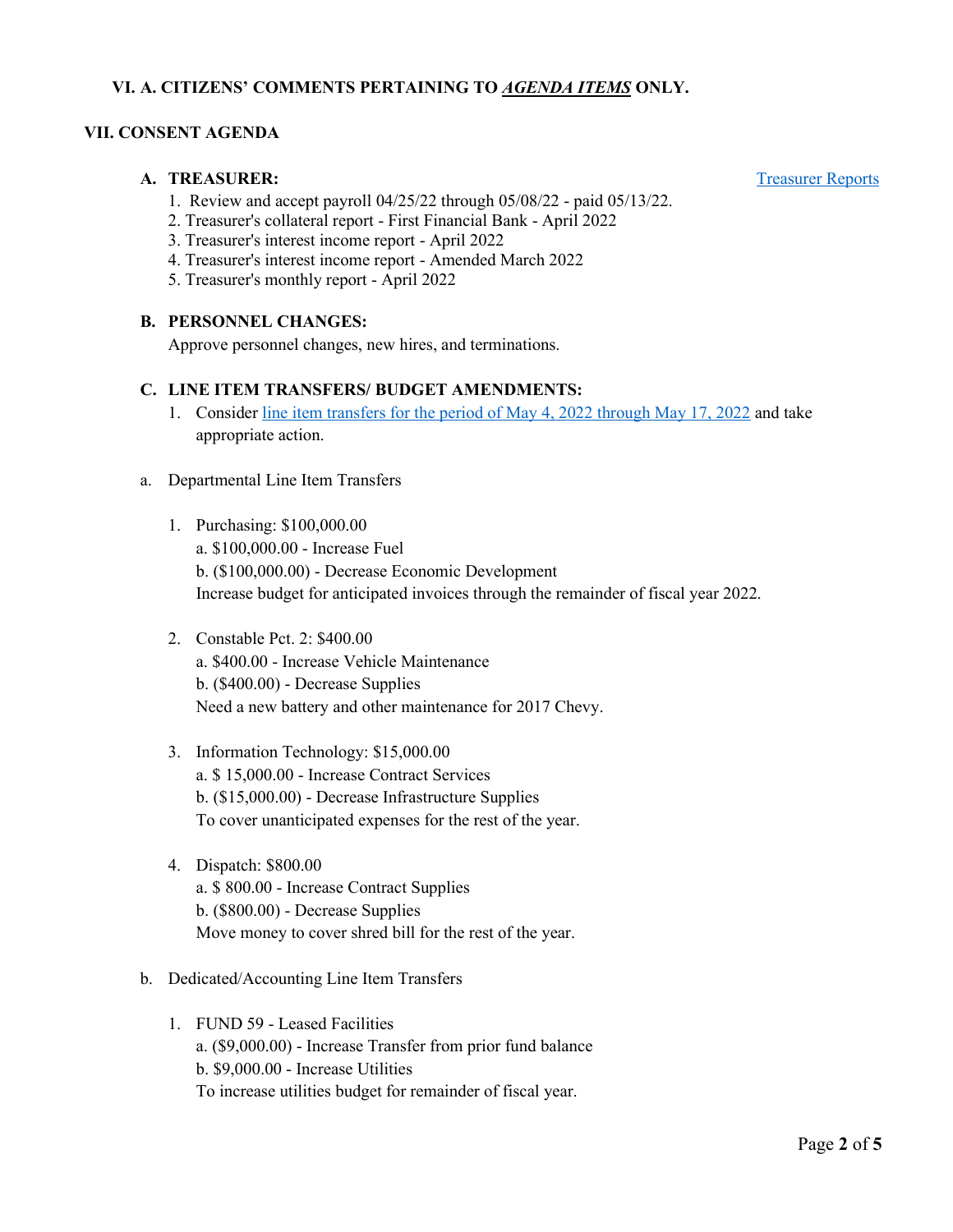2. FUND 59 - Leased Facilities

a. \$2,500.00 - Increase Utilities b. (\$2,500.00) - Decrease Building Maintenance To increase utilities budget for remainder of fiscal year.

## **D. SHERIFF DONATIONS:**

- 1. Accept donation to Hood County Animal Control from Leigh Dewitt in the amount of \$100.00 . Check #7519.
- 2. Accept donation to Hood County Animal Control from Katherine Candy Weikel in the amount of \$100.00. Cash.

# **E. PURCHASING:**

NO ITEMS

## **VIII. BUSINESS TO BE DISCUSSED AND CONSIDERED FOR APPROVAL: A. SUBDIVISIONS, ROADS AND PLATS:**

#### 1. ROAD OPERATIONS

- a. Discuss and take appropriate action on [accepting the following roadways](https://cohoodtxus-my.sharepoint.com/:b:/g/personal/skiser_co_hood_tx_us/ESyj1ORx-khPmtpim2dr-v8BzQ2ZOqKXPRc0fHEZZjzOzQ?e=IJXeaw) in the Comanche Cove development, onto the County Road System. (PCT 2)
	- 1. Hercules Court: From Woodmere Trail to Cul-de-sac-1,245 ft.
	- 2. Hercules Drive: From Creekview Drive to Dead End-885 ft.
	- 3. Phoenix Court: From Woodmere Trail to Cul-de-sac-640 ft.

### 2. DEVELOPMENT

Set public hearings for the following replats:

- a. Discuss an[d consider waiving development and OSSF](https://cohoodtxus-my.sharepoint.com/:b:/g/personal/skiser_co_hood_tx_us/ESyj1ORx-khPmtpim2dr-v8BzQ2ZOqKXPRc0fHEZZjzOzQ?e=GGczuC) permit fees (except for the state fee) for future Volunteer Fire Department Plats, Replats, and/or Site Development Plans. (All Precincts)
- b. Public Hearing to discuss and consider the replat of [PECAN PLANTATION,](https://cohoodtxus-my.sharepoint.com/:b:/g/personal/skiser_co_hood_tx_us/EYlS_PkPms9Dj86mi3ODpUABBnRl_AxLWxE7XDUzNIgJnA?e=QwfwPR) UNIT 7 LOT 1461R (PCT 2).
- c. Public Hearing to discuss and consider the concept plan for [TREATY OAKS](https://cohoodtxus-my.sharepoint.com/:b:/g/personal/skiser_co_hood_tx_us/EQXqx06l30lJqsuDSn8CSTYBqkZDEsdOkI_Umms72-WVZw?e=IL1qcP) (PCT 2).
- d. Public Hearing to discuss and consider the concept plan for [PIRATE VILLAGE](https://cohoodtxus-my.sharepoint.com/:b:/g/personal/skiser_co_hood_tx_us/EcntK65N58BCsZW1kHVQupUBhCCivT8CN84JRjQjNWCd-Q?e=Sp9NEA) RESIDENTIAL DEVELOPMENT (PCT 3).
- e. Public Hearing to discuss and consider the site development plan for CIRCLE B RV PARK (PCT 1). – A hand-drawn map is available at the Development Office and will be available at Commissioners Court.

## **B. FINANCIAL:**

1. Consider "Certification of Payment of Invoices" for the period May 4, 2022 through May 17, 2022, discuss Vendor payments over \$10,000 and take appropriate action. Expenditures for May 24, 2022 Commissioner's Court: \$1,621,590.92 [Financial Reports](https://cohoodtxus-my.sharepoint.com/:f:/g/personal/skiser_co_hood_tx_us/Es2SzG9jv5lAiob5kEpHj3QBKbTqa4hUNA5oEyPXKOsyfw?e=iSUvLE)

Page **3** of **5**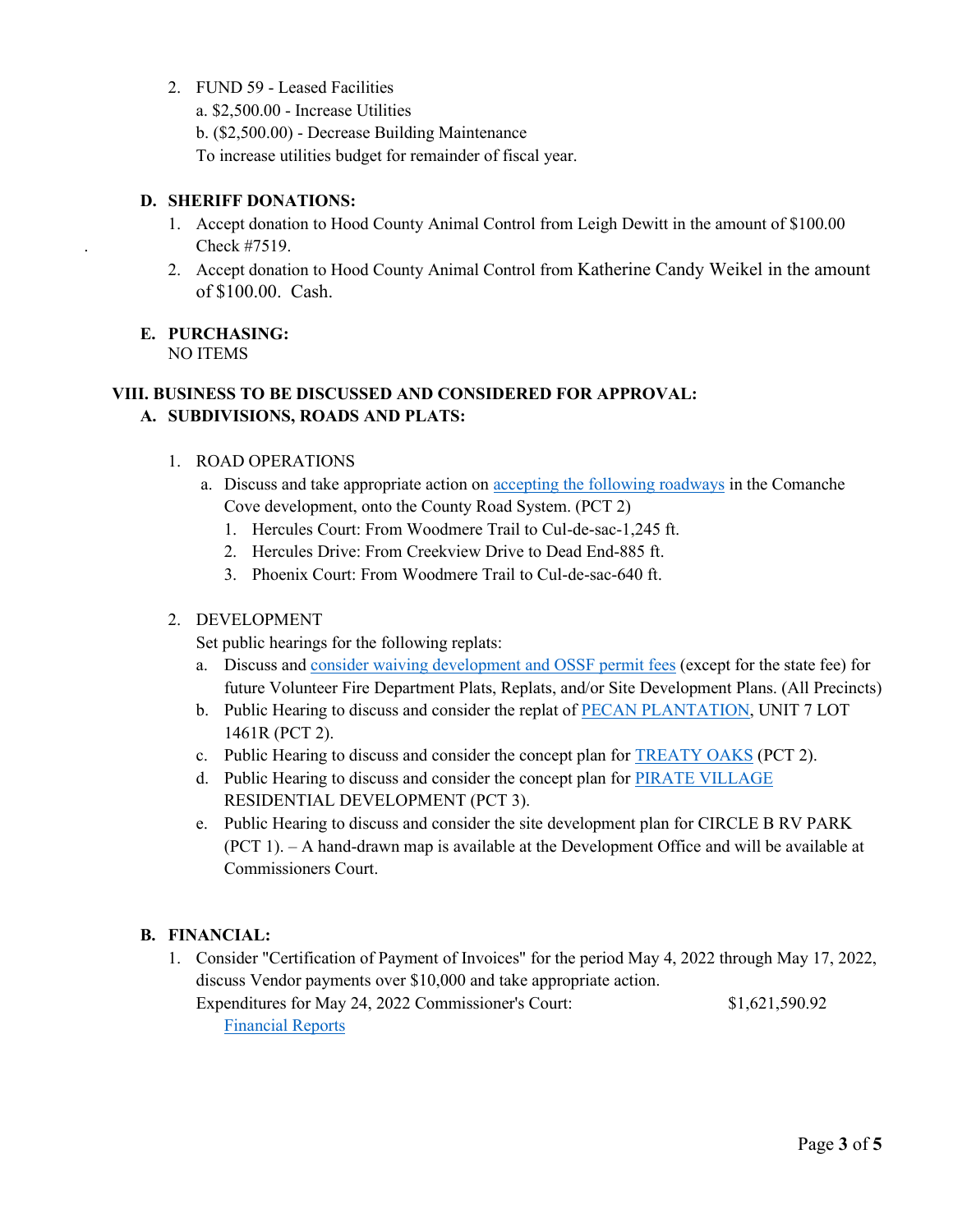2. Consider Financial reports received and reviewed by the Audit Department for the period of May 1, 2022, through May 15, 2022 and take appropriate action. LGC 114.001, 114.002 & 114.003.

| Department |                                      |               | Report Month Received and Reviewed |            |
|------------|--------------------------------------|---------------|------------------------------------|------------|
| a.         | Auditor                              |               | April                              | Yes        |
| b.         | Constable, Pct. 1                    |               | April                              | Yes        |
| c.         | Constable, Pct. 2                    |               | April                              | Yes        |
| d.         | Constable, Pct. 3                    |               | April                              | Yes        |
| e.         | Constable, Pct. 4                    |               | April                              | Yes        |
| f.         | <b>County Attorney</b>               |               | April                              | Yes        |
| g.         | County Clerk                         |               |                                    |            |
| h.         | District Clerk                       |               | March-Amended                      |            |
|            | District Clerk                       | April-Amended |                                    | Yes        |
| i.         | Development & Compliance             |               | April                              | Yes        |
| $\cdot$    | Elections                            |               |                                    |            |
| k.         | Fire Marshal                         |               | April                              | Yes        |
| 1.         | <b>Environmental Health</b>          |               | April                              | In Process |
| m.         | Citizen's Collection Station         |               | April                              | In Process |
| n.         | Justice of the Peace, Pct. 1         |               | April                              | Yes        |
| 0.         | Justice of the Peace, Pct. 2         |               | April                              | Yes        |
| p.         | Justice of the Peace, Pct. 3         |               | April                              | Yes        |
| q.         | Justice of the Peace, Pct. 4         |               | April                              | Yes        |
| r.         | Library                              |               | April                              | Yes        |
| S.         | Sheriff                              |               | April                              | Yes        |
| t.         | Tax Assessor - General Operations    |               | April                              | Yes        |
| u.         | Tax Assessor - Vehicle Inventory Tax |               | April                              | Yes        |

## **C. MISCELLANEOUS**:

- 1. Discuss and consider installation of a drive through window for the vehicle registration office. (COM. P1, TAC)
- 2. Consider and take appropriate action to approve the purchase of 130 dual band 700/VHF Harris radios to be provided to the nine fire departments. Quoted price is \$626,743.00. (COM.P1, COM.P3, FM)
- 3. Usage update for the Hood County Mobile Command vehicle. This is for public information only and no action is required. (COM.P2, FM)
- 4. Discuss and take appropriate action to approve the City of Granbury's Event Application for Memorial Day Weekend. (CJ)